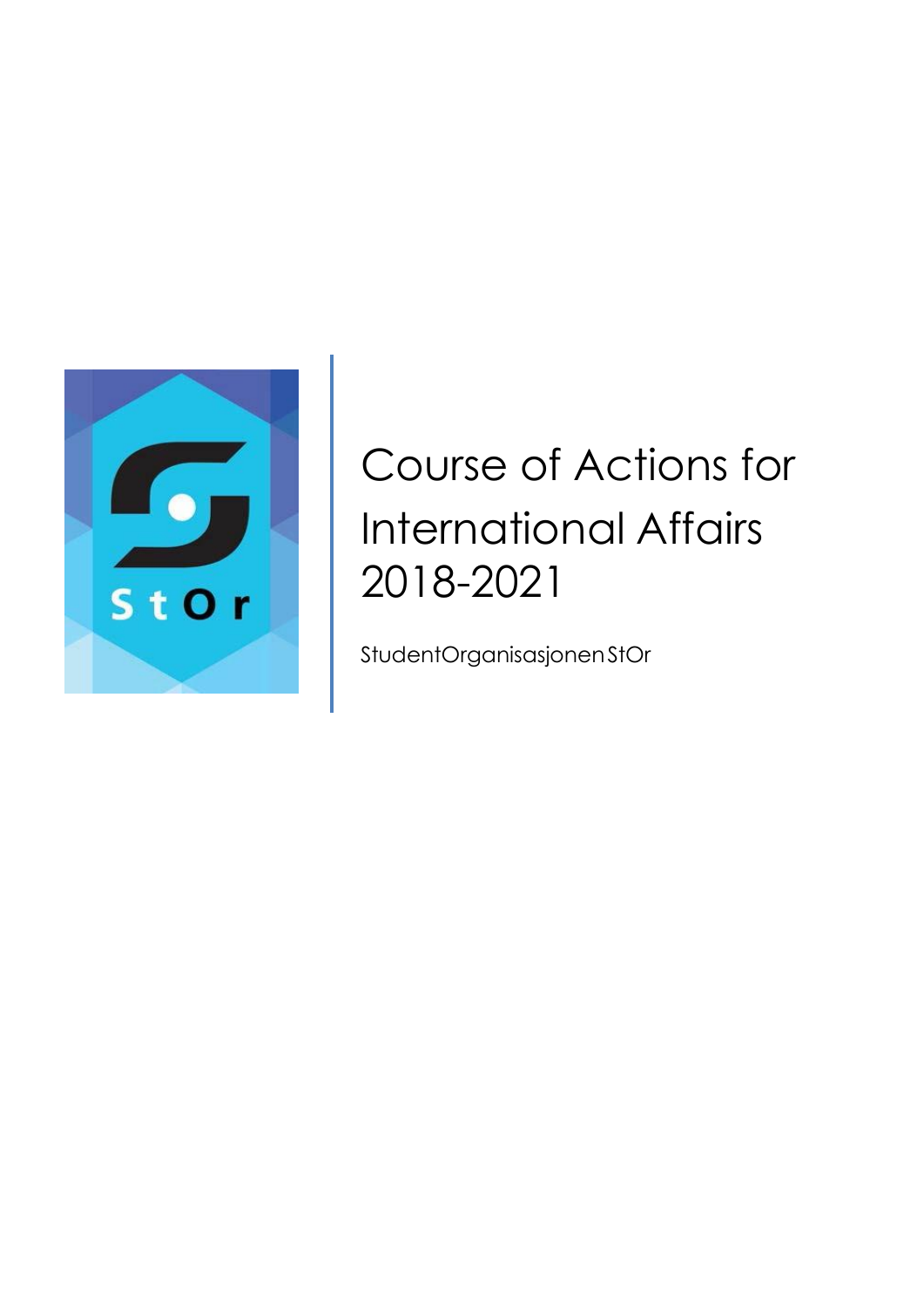## **I. Introduction**

*Internationalisation is a source of solidarity, societal interest, new impulses and cultural exchange across borders. Investment in internationalisation is not a luxury, nor is it a sign of superfluous resources. Rather, it is essential in a globalised world – especially within research and education.*

NSO, 2017: 2

StudentOrganisasjonen StOr has drawn this Course of Actions for International Affairs, to ensure progress and continuity in the work related to international affairs, and to present what actions we mean must be taken in the period 2018 – 2021. Following the articles of association, StOr must be a targeted and party political independent interest organisation. According to the purpose clause, StOr will ensure the students democratic, professional and social needs and rights at the University. We believe that it is a matter of course that internationalisation of the entire educational pathway makes it possible to increase dissemination of knowledge, academic development, and innovation in a global community.

A global knowledge community can help to solve humanity's challenges and create increased prosperity in our society. By giving students necessary cultural and academic skills, they are put in a better position to deal with a globalized employment market and academic environments.

This document is inspired by a work-group with different international relations, The National Union of Students in Norway (NSO) and Norwegian Students' and Academics' International Assistance Fund (SAIH). This document will focus on various topics related to internationalisation at the University of Stavanger (UiS), these are: An including student environment, student housing, exchange, solidarity and Sustainable Development Goals.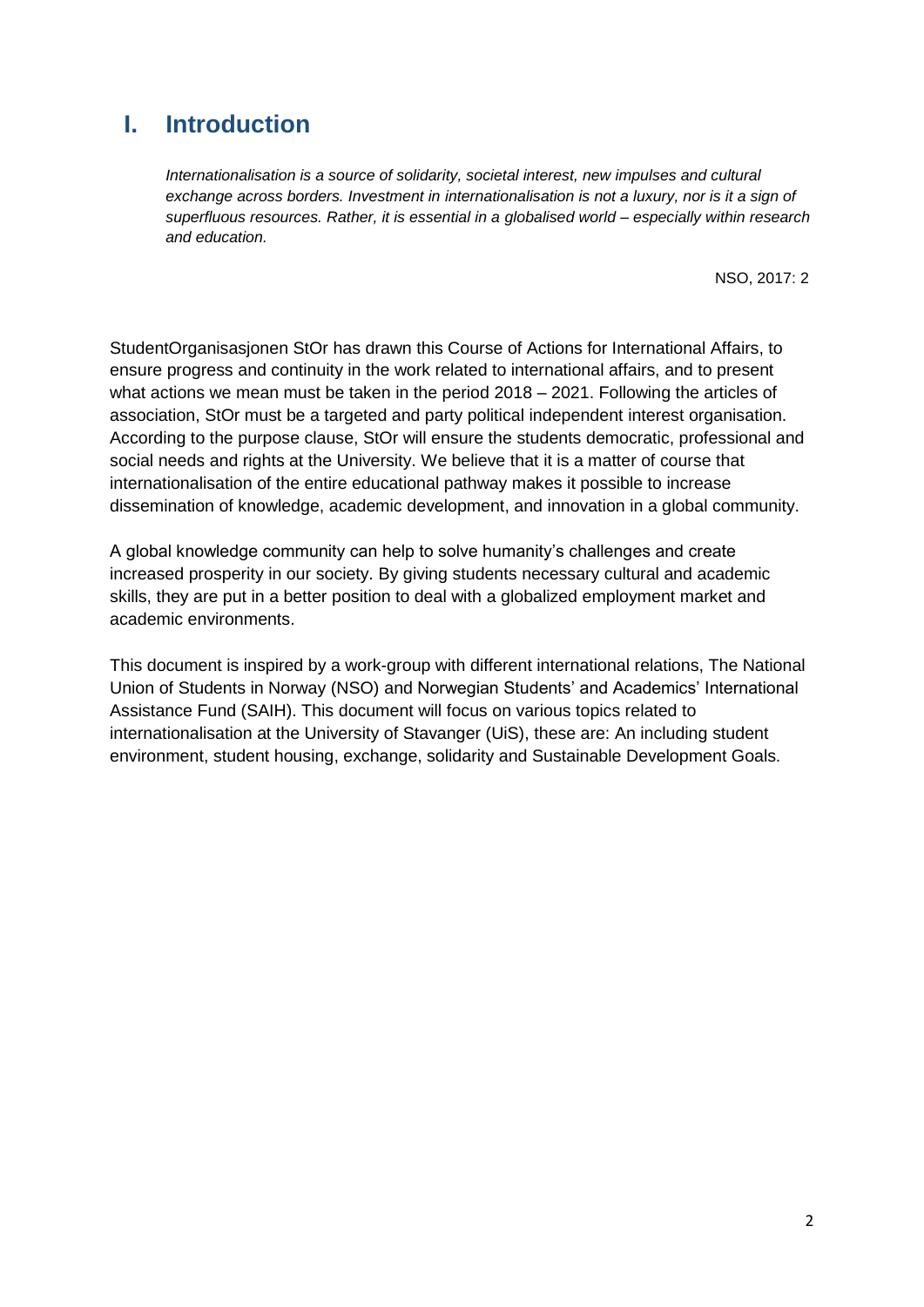# **II. The international environment at UiS**

From 2016 to 2017 the number of International students who started at the UiS has increased by 20%. The university says they are pleased with that, and that they have room for more qualified applicants in the future.<sup>1</sup> In the Strategy plan for the University of Stavanger 2017-2020, internationalisation is one of the key focus. They have stated a goal to increase the foreign student population by one percentage point per year on average in the period 2017-2020. This applies both to degree students and exchange students<sup>2</sup>. By receiving more international students you face a lot of opportunities, but also some challenges.

There are challenges related to inclusion between national and international students. In the answers from the student survey "Studiebarometeret" 2016, it appears that the contact between Norwegians and foreign students is small. This also applies to a large extent for the resident foreigners in Stavanger. This circumstance is not particularly related just to UiS, but it is a pity that the different student groups are missing out on valuable intercultural skills. Studiebarometeret also shows that the study programs with the most negative students to internationalisation are the study programs with the lowest number of international students. While those students who respond most positively to internationalisation, are at study programs with more international students.

The fall of 2017, the Department of Media and Social Sciences started a project with a focus on good integrating between the Norwegian and international students at the new master program in Energy, Environment, and Society. So far, the project shows that good integration between Norwegian and international students need to be administrated, coordinated and adjusted for, both academically and administrative. The fact that the Norwegian and international students had a collective start seems to have a positive effect on the projects so far a success.

<sup>1</sup> <sup>1</sup> http://www.uis.no/news/welcoming-students-from-71-countries-article118438-8865.html

<sup>2</sup> LU 34/17 ; US 98/16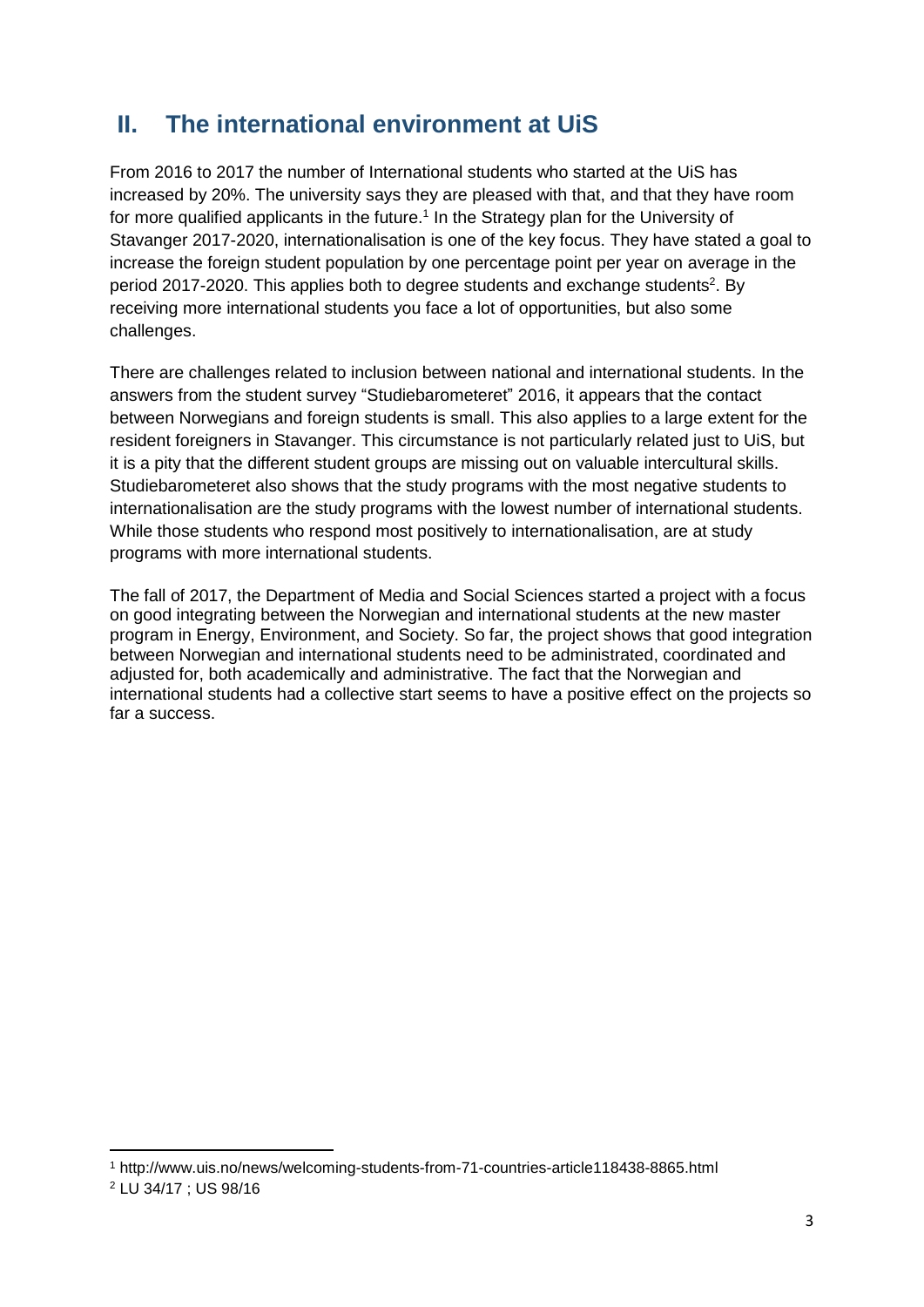# **1. An including student environment**

StOr believes that diversity in the student population increases the societal advantage of internationalisation, which means that interaction with international students is of benefit to the student population as a whole. Nevertheless, StOr believes that the number of international students who are admitted must be seen in relation to how many it is possible to facilitate for.

Language is an important source of communication and inclusion. Therefore, it is important that the information given by the university, StOr and different student associations and organisations, are available in English. The university's strategy plan says that the university will work to improve internationalisation by continuing to add to their international programs and that international subject and cases will be an integral part of the course. More study programs and subjects in English create more options for the international students. In addition, it creates a larger arena for Norwegian and international students to interact.

## **1.1. Our goals**

- That every international student arriving at UiS in the spring semester is welcomed by fellow students.
- To arrange more social events for both national and international students at the university.
- Create more common areas for integration between international and Norwegian students.
- Establish more arenas to include international students in the student environment at the university.
- That Norwegian and international students who study the same study program have a collective semester start.
- That the University facilitate a collective start at the semester, for both Norwegian and international students.
- Create more study programs and subiects available in English.
- Increase the number of study programs who use streaming with English subtitles.
- International students become active participants in the student democracy at UiS.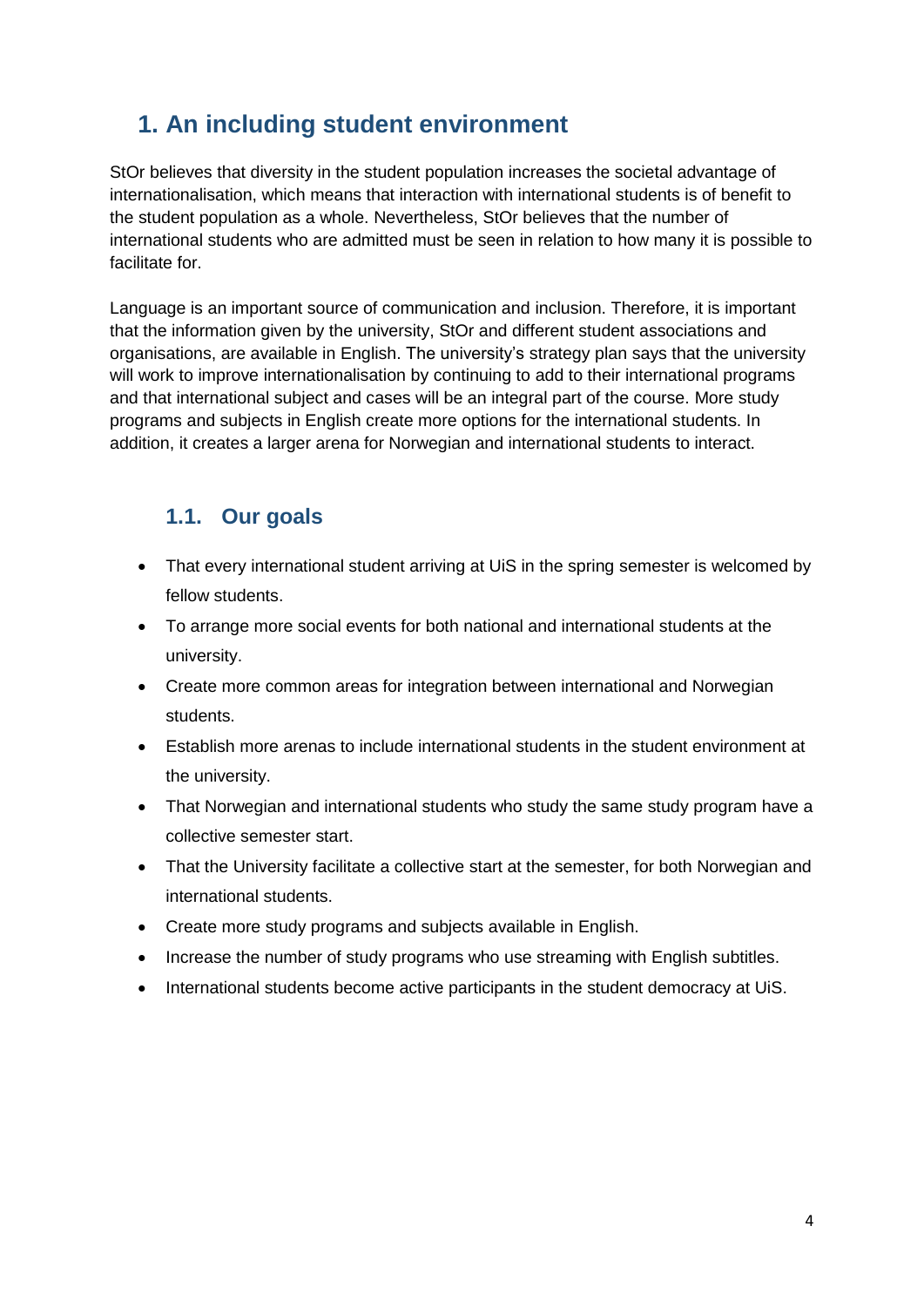- StOr will support ESN's buddy program and work for a bigger project.
- StOr will have a stronger cooperation with SiS in organizing events for both Norwegian and international students.
- StOr will have a stronger cooperation with ISU in organizing events for both Norwegian and international students.
- Use our cooperation meetings with the faculties to emphasize the importance of a collective start for both Norwegian and international students.
- StOr will through meetings with the UiS management, work for an increased number of courses and programs held in English, and increase the number of available streaming with English subtitles.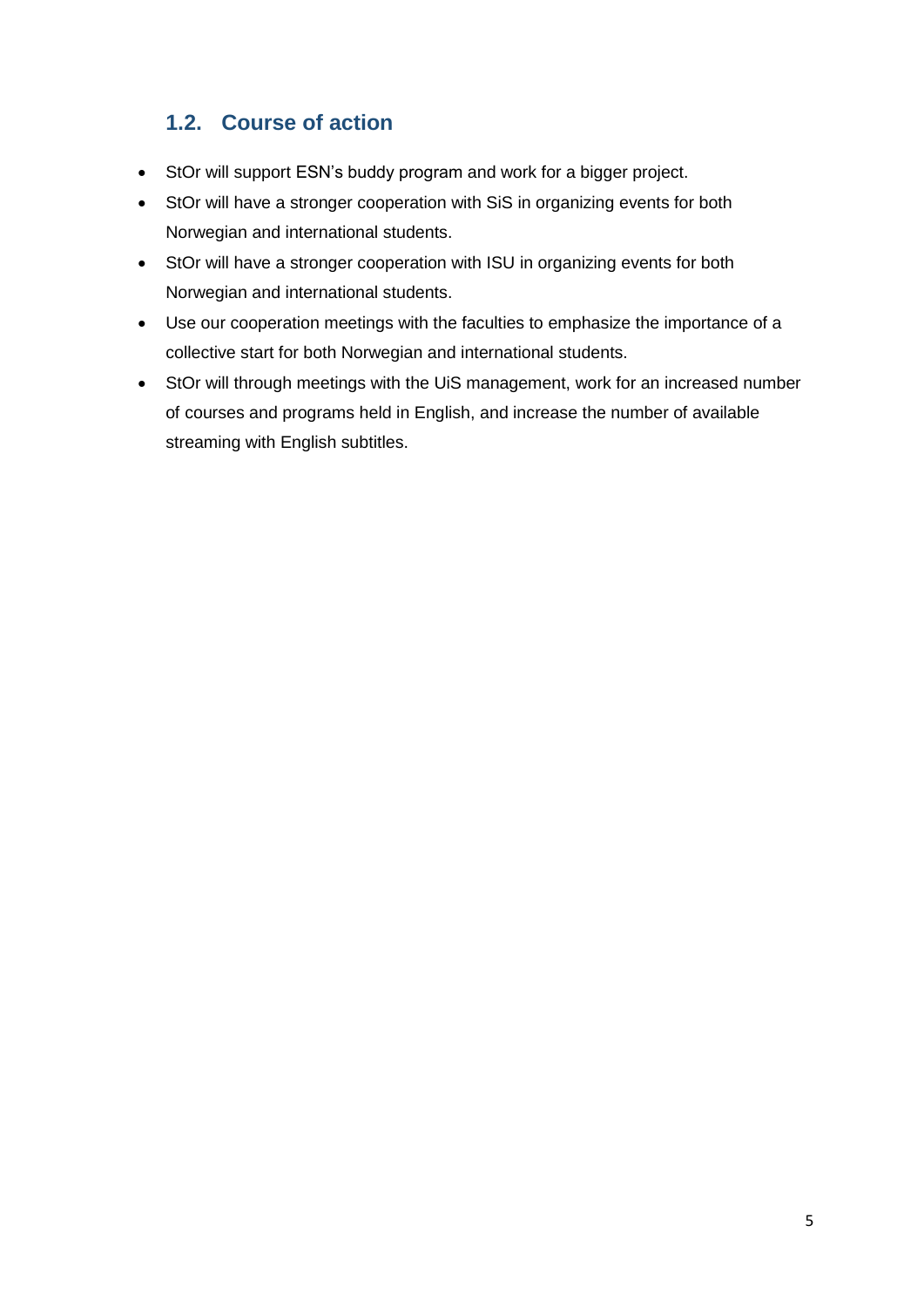## 2. **Student housing**

In order to make international students experience a safe and predictable living situation during the period of study in Stavanger, there needs to be a safe environment. Access to student housing is an important framework in order to achieve this. Therefore, it is important that international students have the same access to information as Norwegian students. Applying for student housing should be at same terms for both Norwegian and international students.

## **2.1. Our goals**

- Guaranteed housing for all international students.
- That International students can apply for student housing through The Student Welfare (SiS) on the same terms as Norwegian students.
- Establish a scheme like Boligassistenten for international students.
- That UiS terminate the contract with Sola Sjø and replace it with a more satisfying option.

- StOr will have a strong cooperation with SiS and UiS to make sure that every international student is guaranteed to get student housing.
- StOr will work to expand The Welfare Council (VT) housing scheme, called Boligassistenten, for international students as well.
- Put pressure on UiS regarding Sola Siø.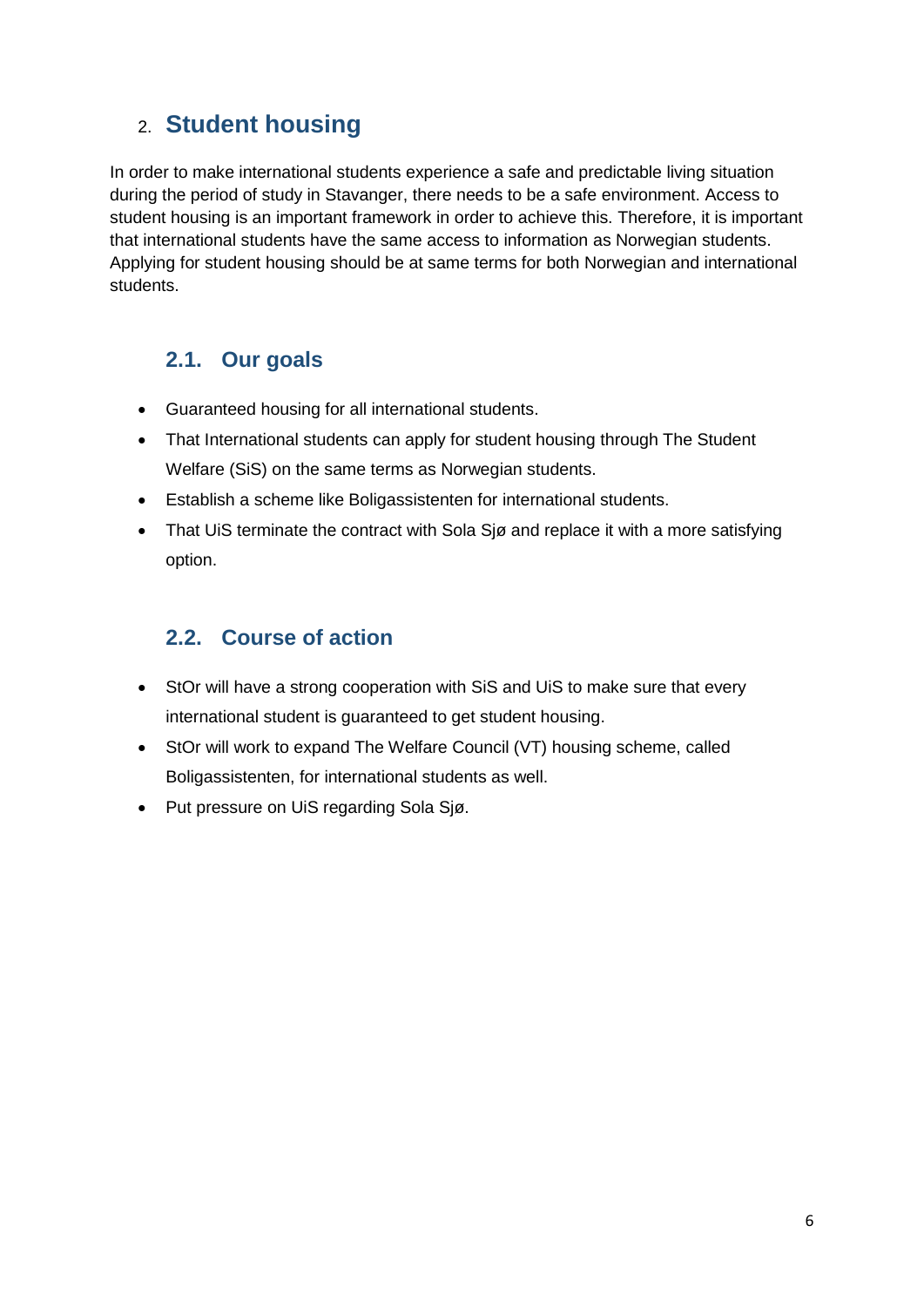# **3. Exchange**

For the development of the students learning environment and our academic community, it is important that our students and academic employees engage in exchange programs. Contact between different cultures and international environments is important for the student's educational journey and UiS' research and development. Exchange programs are a vital measurement to facilitate this contact.

Every bachelor- and master program should have a semester that gives the students an opportunity to study abroad. It is important that UiS communicates this opportunity to all students well before any relevant deadline, and that the exchange process is easy and understandable for both students and academic employees. The university should create incentives that will make students and academic employees leave on exchange programs.

It is the faculties responsibility to make sure that the exchange agreements with other universities have a high academic standard.

## **3.1. Our goal**

- UiS actively push students and academic employees to leave for exchange.
- The exchange process becomes easy and understandable for students.
- The exchange opportunities are communicated well before any relevant deadline.
- UiS creates incentives that will make students and academic employees leave on exchange programs.
- The faculties are responsible for making exchange agreements of high academic standard.
- That UiS will continue to increase the number of exchange agreements with other universities.
- That UiS send as many students on exchange programs as they receive international students.

- Distribute experiences of former exchange students as a promotion.
- Use feedback from students to create an easy and understandable exchange process.
- Work together with the Department of Education to create incentives.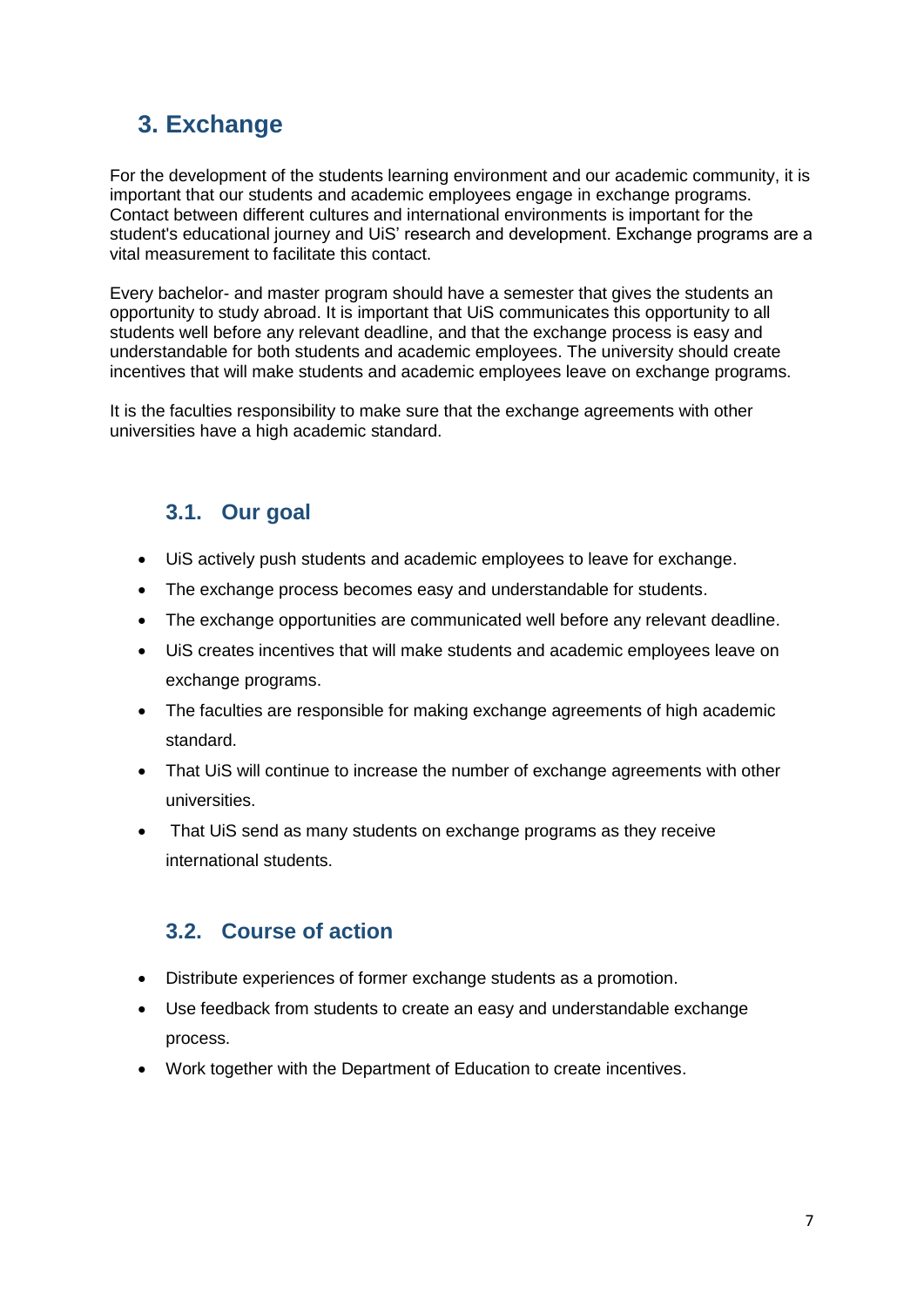# **4. Solidarity**

Increased globalisation means that our challenges as students are more closely related to fellow students in other countries.Therefore, global solidarity among students is a decisive factor. UiS must assist in building-up conventions that protect equal access to higher education, fight against discrimination, and promote democratic participation, the right to join a union, freedom of expression, the protection of culture, and social and economic rights for students and researchers.

StOr supports the student-run solidarity work of organisations and initiatives that direct focus onto students who are fighting for peace, democracy, and human rights. The right to academic freedom and the freedom to participate in public debate must be safeguarded, for both academics and students. Political oppression and attacks on academic freedom damage the quality of, and confidence in, education and research. StOr supports schemes that provide aid to oppressed researchers and students.

**Students at Risk (STAR)** is a program that gives students who due to their human rights activism are denied educational or other rights in their home country and provides them with an opportunity to complete their education in Norway. It is important that UiS takes an active part in the STAR program.

**Scholars at Risk (SAR)** is an international network of institutions and individuals whose mission it is to protect threatened and persecuted scholars and promote academic freedom. By arranging temporary academic positions at member universities, SAR offers safety to scholars facing grave threats. It is important that UiS takes an active part in the SAR program.

The right to education is acknowledged as a universal human right. Free education is a great importance to ensure this right to be more than a formality. Therefore, StOr is firmly against tuition fees for anyone, including international students. To protect this principle in Norway, it is important to support other countries' and student unions' battle against tuition fees, through participation in global campaigns. No country should charge tuition fees or application fees, regardless of students' nationalities or backgrounds.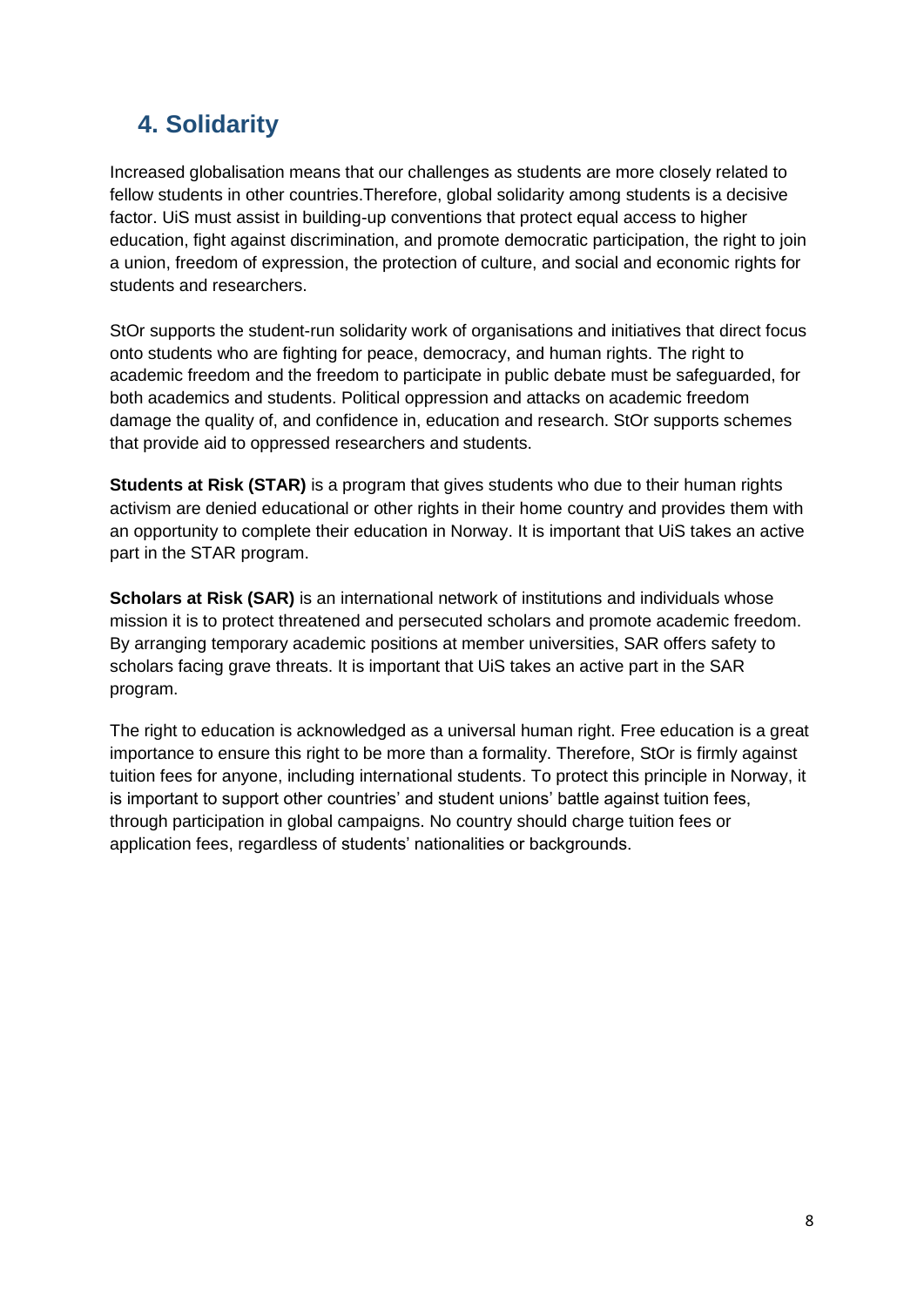## **4.1. Our goal**

- UiS and StOr together actively supports student-run solidarity work that supports students fighting for democracy and academic freedom.
- That the Students at Risk-program becomes a permanent scheme, and UiS to remain as a host University.
- Student at Risk program expands to other Nordic countries and eventually Europe
- UiS takes an active part in the Scholars at Risk program.
- Tuition fees will not be inserted for either Norwegian and/or international students in Norway.
- UiS will take a clear stand against tuition fees in Norway.

- Work together with the Department of Education to make sure UiS remains a host university for the STAR- and SAR-program.
- StOr would like to cooperate with the local chapter SAIH Stavanger and UiS on promoting solidarity, democracy, and academic freedom through SAIH's campaigns.
- Use our meeting with the university leadership to emphasize the importance of free education.